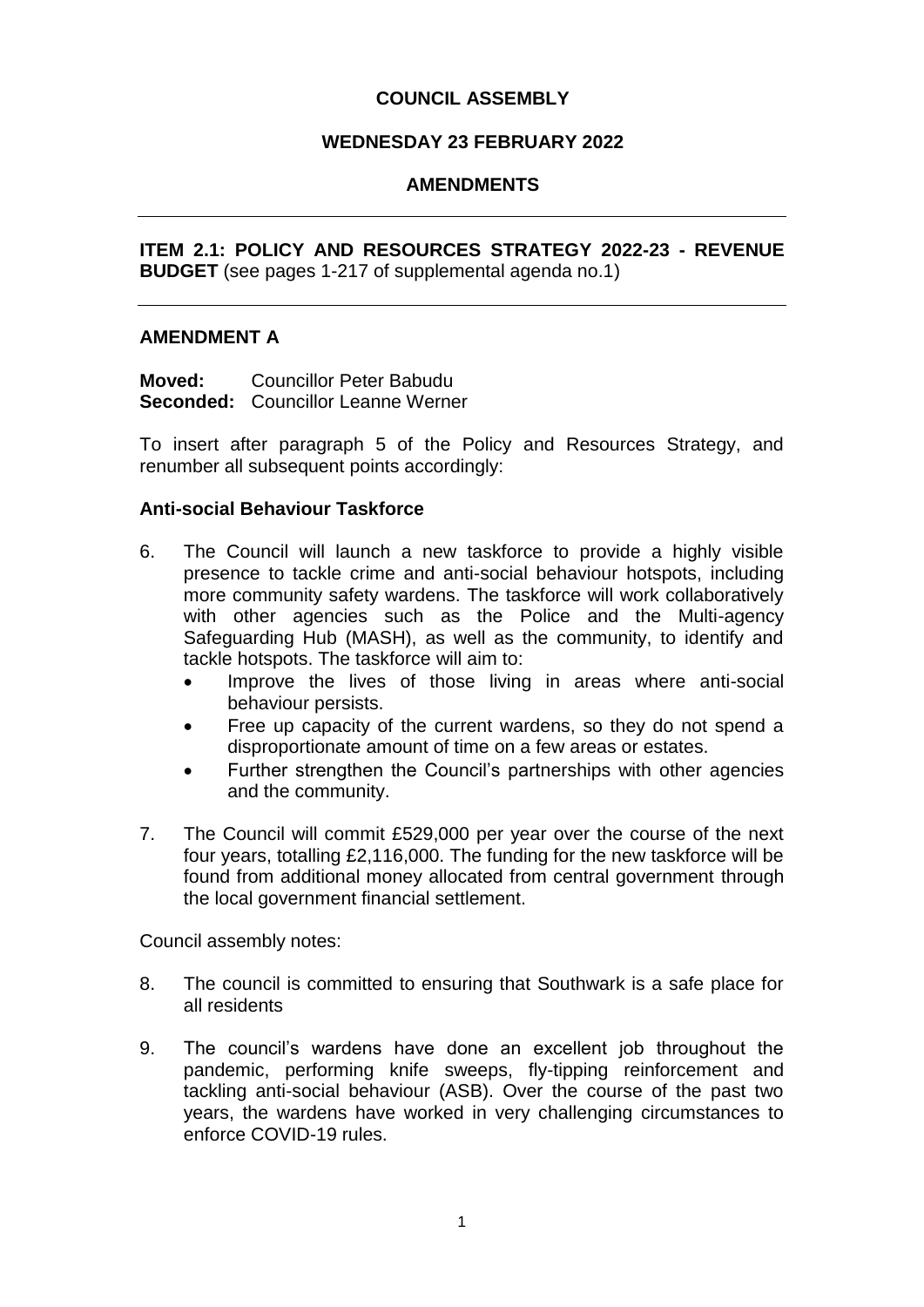- 10. There are particular locations in the borough which have higher levels of crime and ASB, which take up a disproportionate amount resource
- 11. The Council has faced £146m of budget cuts since 2010. Despite these significant cuts, the Council has been able to retain a warden service. Additional resource, focused in hotspots to free up existing wardens to work across the borough, would improve the service across Southwark.

Council assembly further notes that:

- 12. Tackling crime and disorder is, primarily the role of the police. The number of police officers in London has fallen from 4.1 per thousand Londoners in 2010 to 3.3 per thousand in 2018. The amount spent on policing per person fell 20 per cent in London between 2013 and 2017, compared to an average drop of 6 per cent across the country.
- 13. That the Joint Enforcement Model, where Community Wardens and Local Policing teams perform joint controls and tasking, has helped but has not made up for the implications of both council and policing cuts.

Council therefore resolves to:

- 14. Commit £529,000 per year, over the course of the next four years, towards a Community Warden Taskforce to tackle anti-social behaviour hotspots.
- 15. Commit to partnership working, including with our communities to tackle anti-social behaviour.

## **Cost of living**

16. The Council will commit £471,000 to support residents hit by the Cost of Living Crisis. This money will come from additional money allocated from central government through the local government financial settlement.

Council notes that:

- 17. Southwark Council is committed to supporting its residents in financial hardship, as demonstrated by the extraordinary effort helping residents through the pandemic delivered in partnership with the local voluntary and community sector. This includes tripping our emergency support fund for residents facing a crisis who need help.
- 18. The rising cost of living is hitting Southwark residents hard. Energy prices are rapidly increasing by £700, the Bank of England expects inflation to reach 7% and a 1.25% rise in national insurance will come into effect in April. The number of residents claiming Universal Credit has more than doubled during the pandemic and the government's decision to cut Universal Credit (UC) by £20 per week has been another blow to residents claiming UC.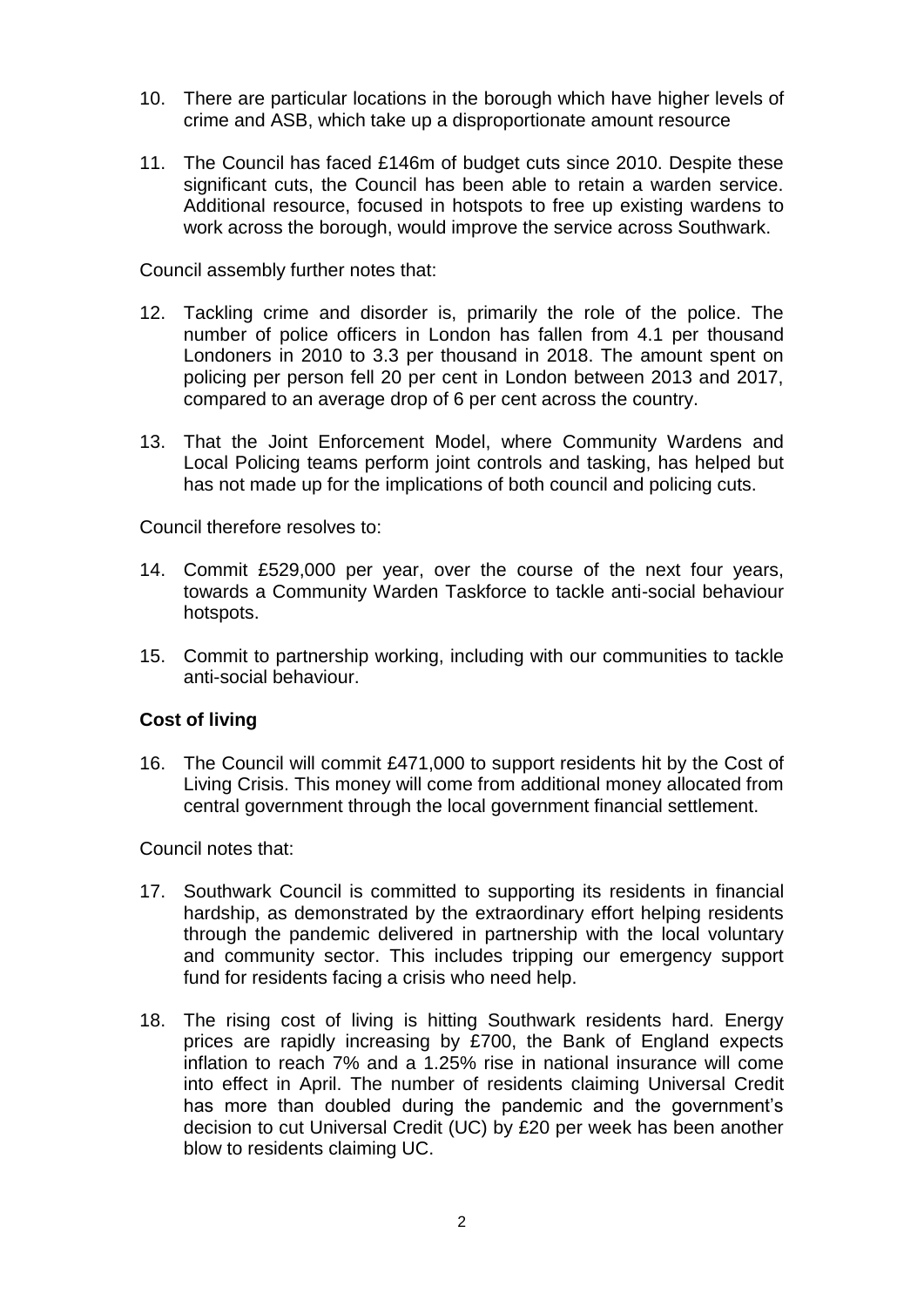- 19. The challenges listed above will hit those on lowest incomes the most. In particular, energy prices for those on a meter (most likely to be those who do not own their own home) are likely to see prices rise by more than £700.
- 20. The government has announced a loan of £200 in the form of a bill credit on all energy bills, and a cash payment of £150 for those living within a Band A-D property. However, the gap between the cost of living increases and support provided by the government remains unobtainable for many low earners in Southwark.

Council therefore resolves to:

- 21. Set up a £471,000 fund to support residents through the Cost of Living Crisis, including increasing emergency support for people who may be tipped into crisis through no fault of their own, providing support to minimise inflation hikes, and launching an energy saving service so people on low incomes can access the best advice to keep your gas and electricity bills down. Ensuring the whole fund is distributed to those who need help the most.
- 22. Work in partnership with the local voluntary and community sector to ensure we reach the residents who need this support the most.

Chief Finance Officer assurance on robustness of budget estimates

23. The Strategic Director of Finance and Governance, as the statutory section 151 officer, has confirmed that these proposals are lawful and implementable and overall do not impact on the total budget requirement for 2022/23. The Strategic Director of Finance and Governance has confirmed that, subject to the agreement to this amendment by Council Assembly, plans will need to be put in place to implement the proposals as early as practicable in 2022-23.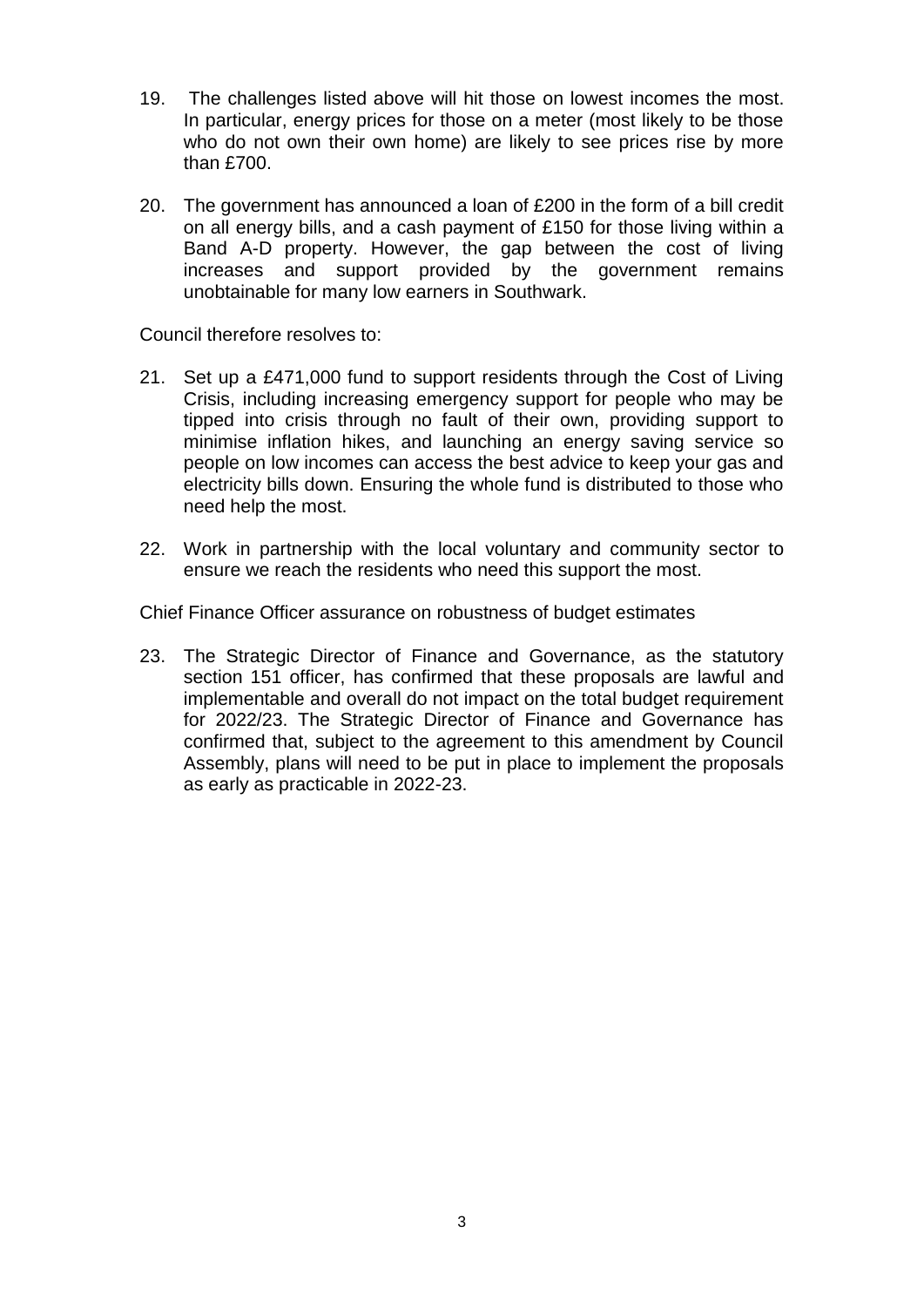## **AMENDMENT B – Demand Better: A Greener, Cleaner and More Responsive Council**

**Moved:** Councillor Dan Whitehead **Seconded:** Councillor Victor Chamberlain

- 1. Council Assembly recognises that:
	- a) Residents are frustrated at Southwark Council's inability to deliver basic services and its failure to tackle key priorities.
	- b) Complaints include poor street cleaning provisions, declining standards in customer service and Southwark Labour's sluggish approach to the climate emergency.
- 2. Council Assembly notes that:
	- a) Next month will mark three years since we declared a climate emergency, yet Southwark Labour continues to dither and delay. The council has failed to utilise £25m of climate change funding in the capital programme budget and is not delivering the projects that our residents demand, such as electric vehicle charging points (having installed around 260 in spite of more than 2,000 requests).
	- b) The council clearly needs more staff to accelerate and enlarge such climate emergency projects.
	- c) The Labour London Mayor rightly called air pollution an issue of social justice, but is still building the £2bn Silvertown Tunnel under the Thames between Newham and Greenwich. This four-lane tunnel will damage the environment in two boroughs that have high deprivation levels.
	- d) We must take air pollution more seriously and do what we can to reduce it.
	- e) Southwark Labour has stretched its street cleaning and customer services teams by underfinancing them. The result is dirtier streets and residents exasperated at unanswered calls or emails.
	- f) The street cleaning budget for 2022-23 is a drop of 26% since 2010, when adjusted for inflation.
	- g) Southwark Council had the 11th highest number of fly-tipping incidents per 1,000 people nationally, but was 198th for enforcement actions.
	- h) Southwark missed 213.77 bin collections for every 100,000 in the 2020-21 financial year and 100 bins for every 100,000 collections in 2019-20.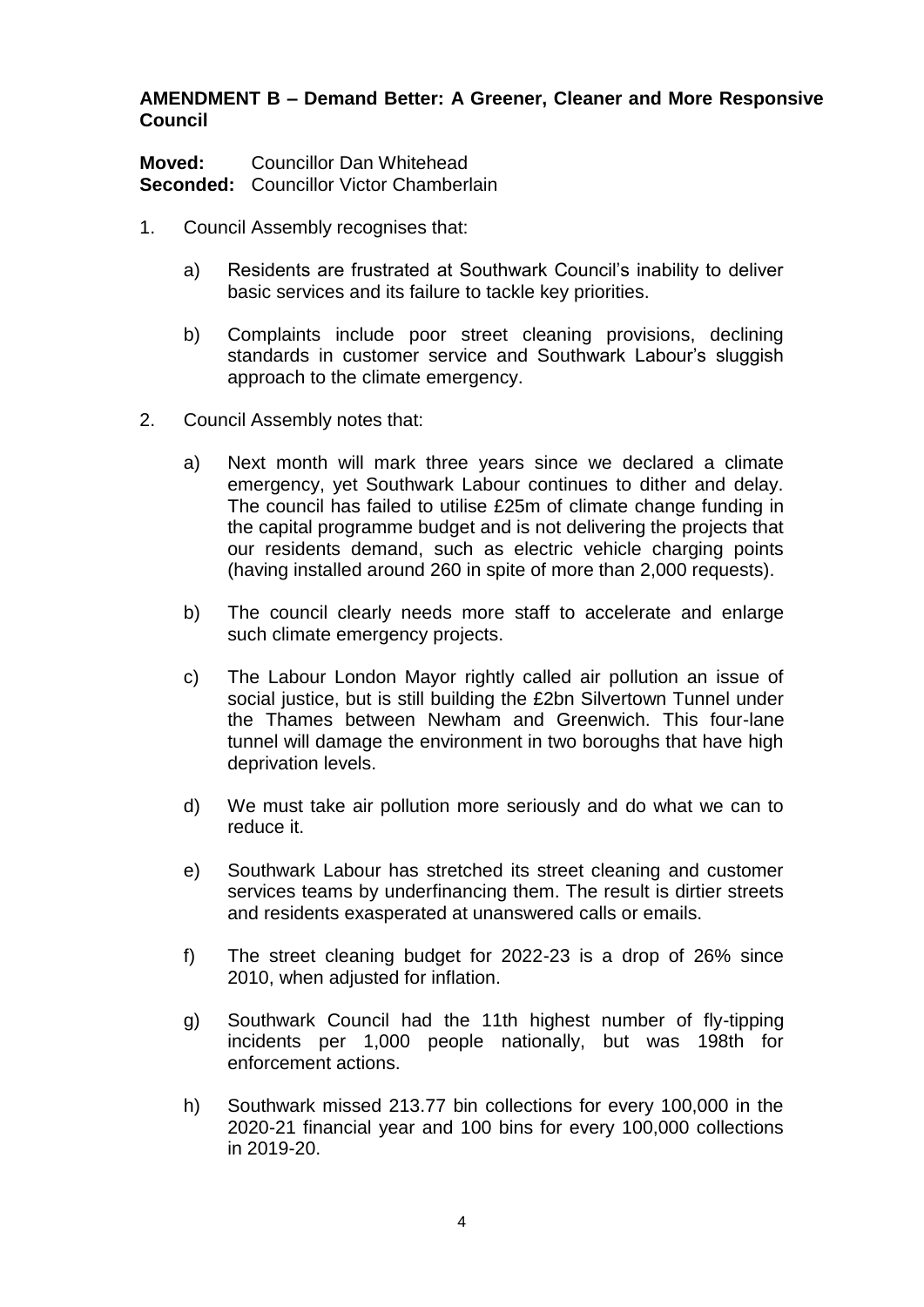- i) Between 2014 and 2021, the council spend on customer services fell by 41%.
- j) The repair contact centre missed its target to answer 70% of calls within two minutes in four of the last five years. All other council contact centres failed to hit the same goal in every one of the past five years.
- k) The council needs to reverse this drop in council services standards through extra funding.
- 3. Council Assembly resolves to:
	- a) Make the council's budget greener by spending nearly five times the amount invested this year specifically into acting on the climate emergency.
	- b) Create a Climate Action Team to implement green policies across all departments where they can have the most impact. These new officers would dedicate their time to accelerating and enlarging ongoing projects related to climate change. They would also work directly with residents and businesses to help them become greener faster.
	- c) Instil climate change awareness across the council by providing mandatory training to all staff members on the topic.
	- d) Act on pollution now by installing a pilot network of CityTree purifying systems to clean Southwark's air.
	- e) Expand the street cleaning team by employing extra street cleaners to tackle Southwark's dirty streets.
	- f) Create a new fly-tipping team by employing six dedicated officers to issue fines for rubbish left on Southwark's streets.
	- g) Hire more call centre staff to reduce wait times and redirect the department toward more effective methods of dealing with residents' enquiries especially for repairs.
- 4. Council Assembly will fund this amendment by:
	- a) Using £1.563m of unallocated money from the low traffic neighbourhood 2021-22 earmarked reserve to pay for the Climate Action Team and council-wide training. Allocating a portion of the £1.317m unused climate emergency reserve money to pay for the CityTree air purifying systems. These spends will be paid from this budget in the first year. However, from year two onward the capital programme budget will pay for these expenditures.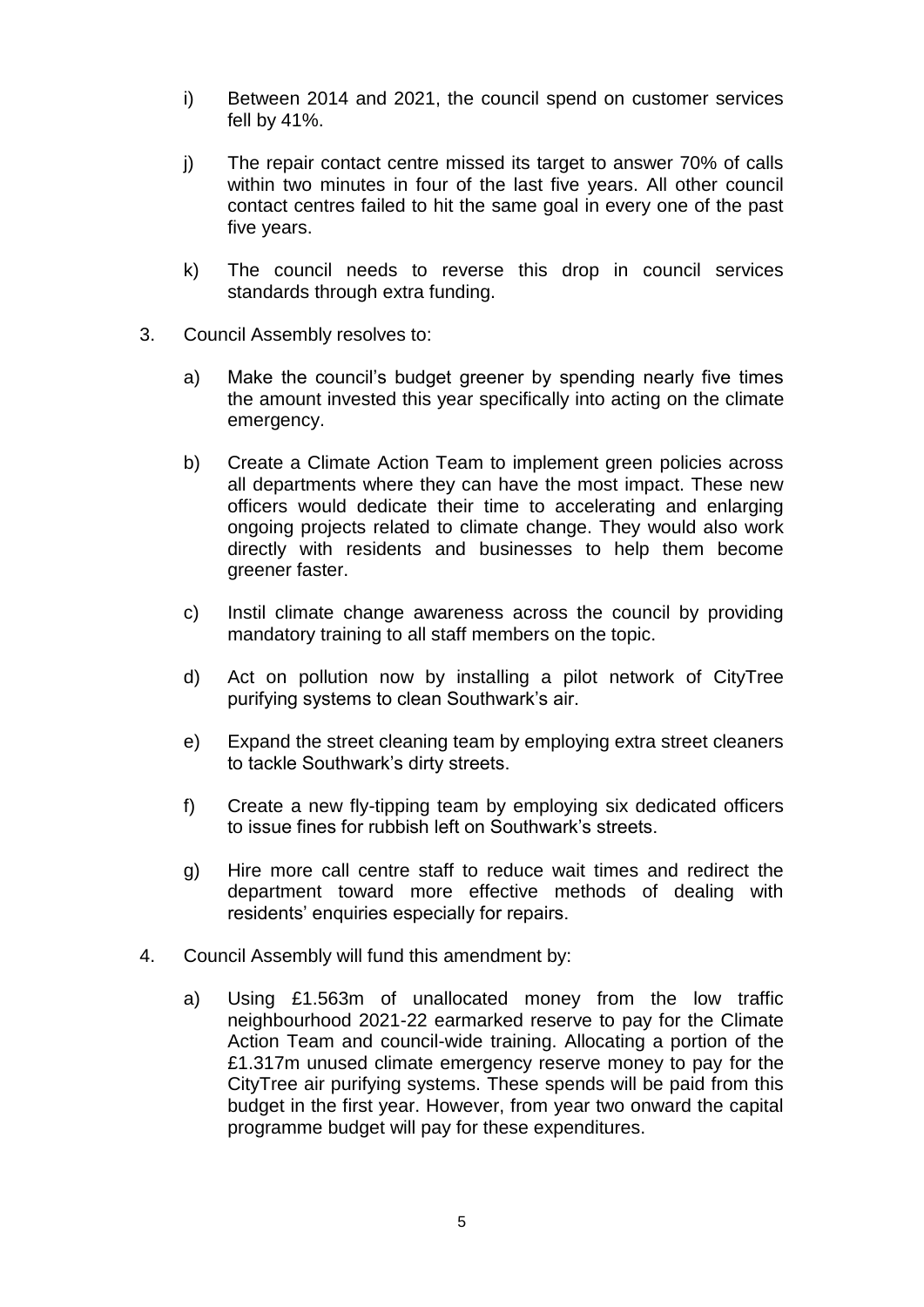- b) Making administrative and back office savings. This will include reducing the catering and refreshments budget in a time of increased flexible working. It would also involve decreasing costs in the council by reducing reliance on paper and postage through a council-wide campaign to print less.
- c) Spending £495,000 of the £1m additional government funding currently earmarked as a contribution to balances.

**Insert** after paragraph 3, modify the general budget fund figure in paragraph 3 and renumber all subsequent paragraphs accordingly:

5. [That council assembly:] Agrees to amend the budget as follows:

| Insert the following budget line into<br>1B (Efficiencies<br>Appendix<br>and<br>Improved Use of Resources):<br>Administration and back office<br>savings - £426,000<br>(this<br>includes a 25% reduction in the<br>catering and refreshments<br>budget, alongside a<br>25%<br>reduction in the stationery | Amend the contribution to balances<br>as set out in Table 1 of the council<br>assembly report:<br>Spending £495,000 of the £1m<br>additional government<br>funding<br>currently earmarked<br>as<br>a<br>contribution to balances. |
|-----------------------------------------------------------------------------------------------------------------------------------------------------------------------------------------------------------------------------------------------------------------------------------------------------------|-----------------------------------------------------------------------------------------------------------------------------------------------------------------------------------------------------------------------------------|
| budget).<br>Insert the following budget line into<br>Appendix 1C (Income Generation):                                                                                                                                                                                                                     | Insert the following budget line into<br>Appendix 1E (Commitments):                                                                                                                                                               |
| Using unallocated money from<br>the low traffic neighbourhood<br>2021-22 earmarked reserve -<br>£1,563,000<br>Using unallocated money from<br>the climate change reserve -<br>£430,000.                                                                                                                   | Expand the street cleaning<br>fly-tipping<br>and<br>teams<br>£666,000<br>Hire more senior staff in the<br>contact centre - £245,000                                                                                               |
|                                                                                                                                                                                                                                                                                                           | Create a Climate Action Team<br>deliver council-wide<br>and<br>training - £1,563,000                                                                                                                                              |
|                                                                                                                                                                                                                                                                                                           | Installing 10 CityTree<br>air<br>purifying systems as a pilot -<br>£430,000                                                                                                                                                       |

**Insert** after paragraph 23:

## **Chief Finance Officer assurance on robustness of budget estimates**

The Strategic Director of Finance and Governance, as the statutory section 151 officer, has confirmed that these proposals are lawful and implementable and overall do not impact on the total budget requirement for 2022/23.

The Strategic Director of Finance and Governance has confirmed that, subject to the agreement to this amendment by Council Assembly, plans will need to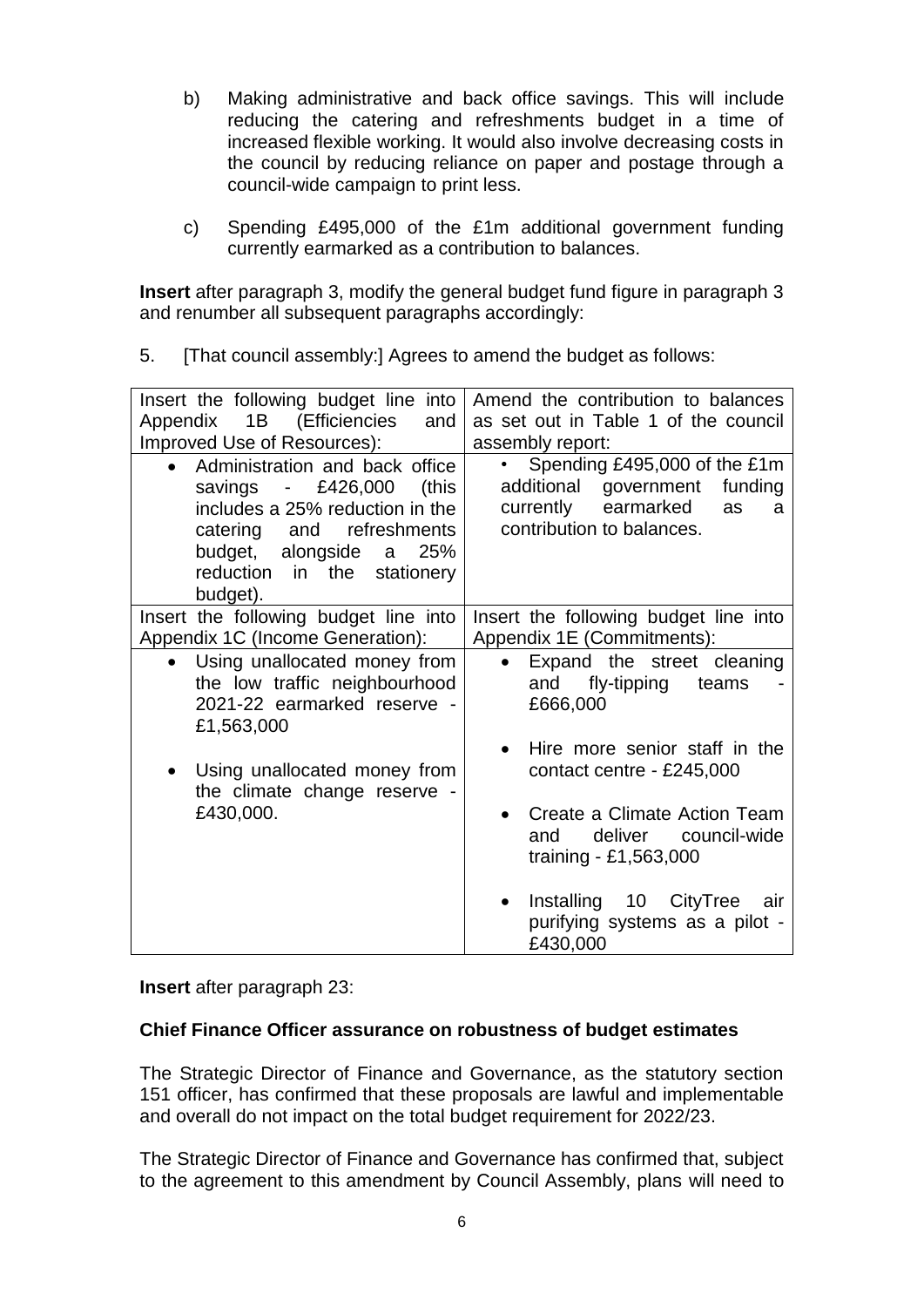be put in place to achieve the savings required to fund the proposed amendments. Given the timing of the amendments, there is a possibility that a full year effect would not be possible for all savings proposed, and in this eventuality contingency already included within the base budget would need to be drawn upon.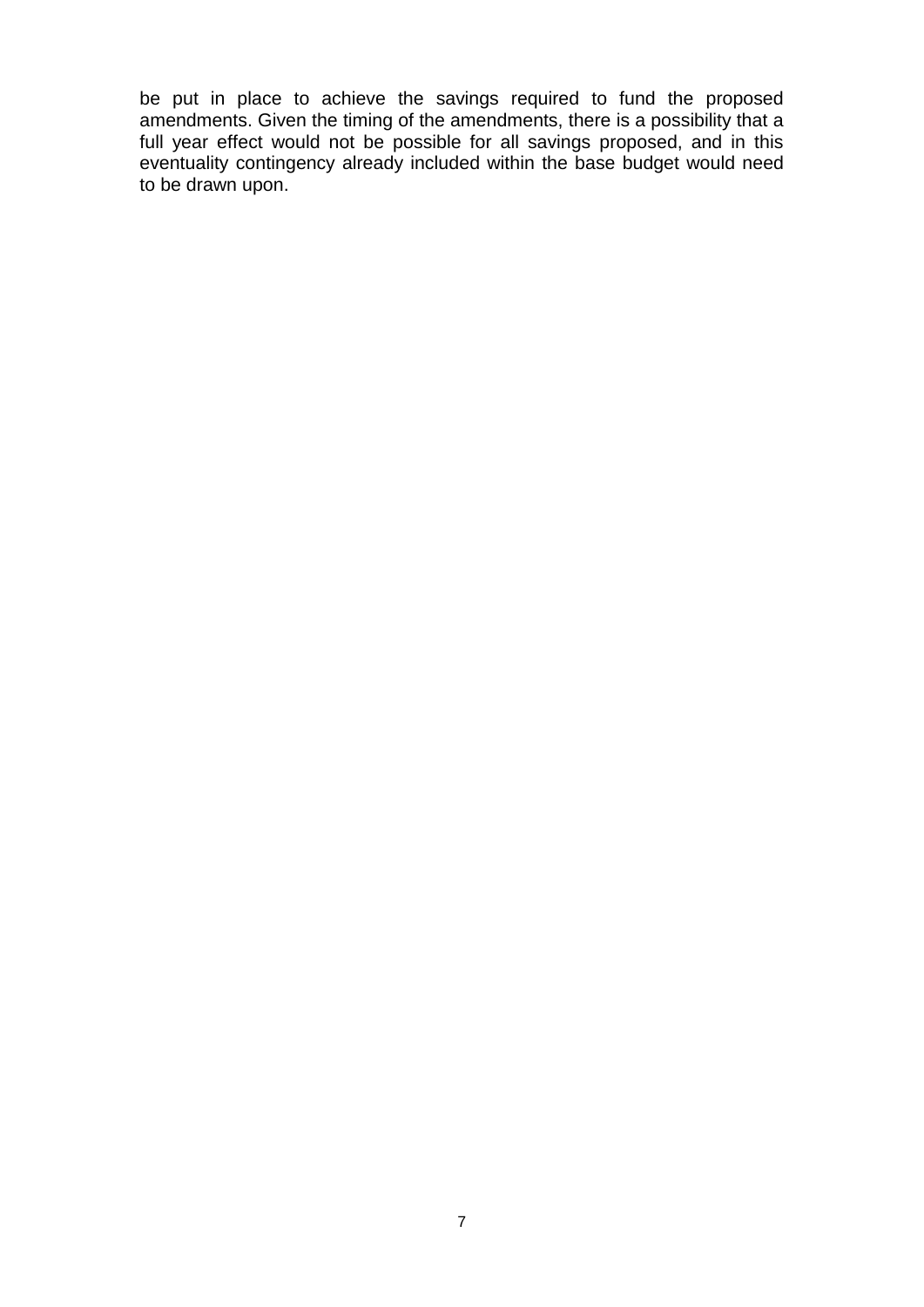# **AMENDMENT C – Safeguarding the vulnerable**

| Moved: | Councillor Humaira Ali                   |
|--------|------------------------------------------|
|        | <b>Seconded:</b> Councillor Nick Johnson |

- 1. Council Assembly notes that:
	- a) Southwark Labour is cutting the 2022-2023 budget for special educational needs (SEND) and early years services.
- 2. Council Assembly observes that:
	- a) Labour is unnecessarily risking these vital services for vulnerable people by cutting the budget in the hope of securing alternative funding that may never materialise.
	- b) The authority's own equality impact assessment states that most of these savings are likely to have negative impacts on residents unless it finds alternative funding.
	- c) The council has stressed in public meetings that these services are still important.
	- d) There is no need for Southwark Labour to risk these vital services by waiting for potential funding. It should safeguard them now as a political priority using its own finances. If alternative funding is secured in the future, this will add to the council's contingencies.
- 3. Council Assembly resolves to:
	- a) Reverse the 2022-23 budget savings to the early years autism support, special educational need inclusion practitioner, home education for 0-2 years olds (Portage) and early years improvement team services for a total of £505,000.
- 4. Council Assembly will fund this amendment by:
	- a) Spending £505,000 of the £1m additional government funding currently earmarked as a contribution to balances.

**Insert** after paragraph 3, modify the general budget fund figure in paragraph 3 and renumber all subsequent paragraphs accordingly:

5. [That council assembly:] Agrees to amend the budget as follows:

| Remove the following budget lines in $\vert$ lnsert the following budget line into |  |
|------------------------------------------------------------------------------------|--|
| Appendix 1D (Savings Impacting on   Appendix 1E (Commitments):                     |  |
| Service):                                                                          |  |
| • Early years autism service (309)                                                 |  |
| $- E200,000$                                                                       |  |
|                                                                                    |  |